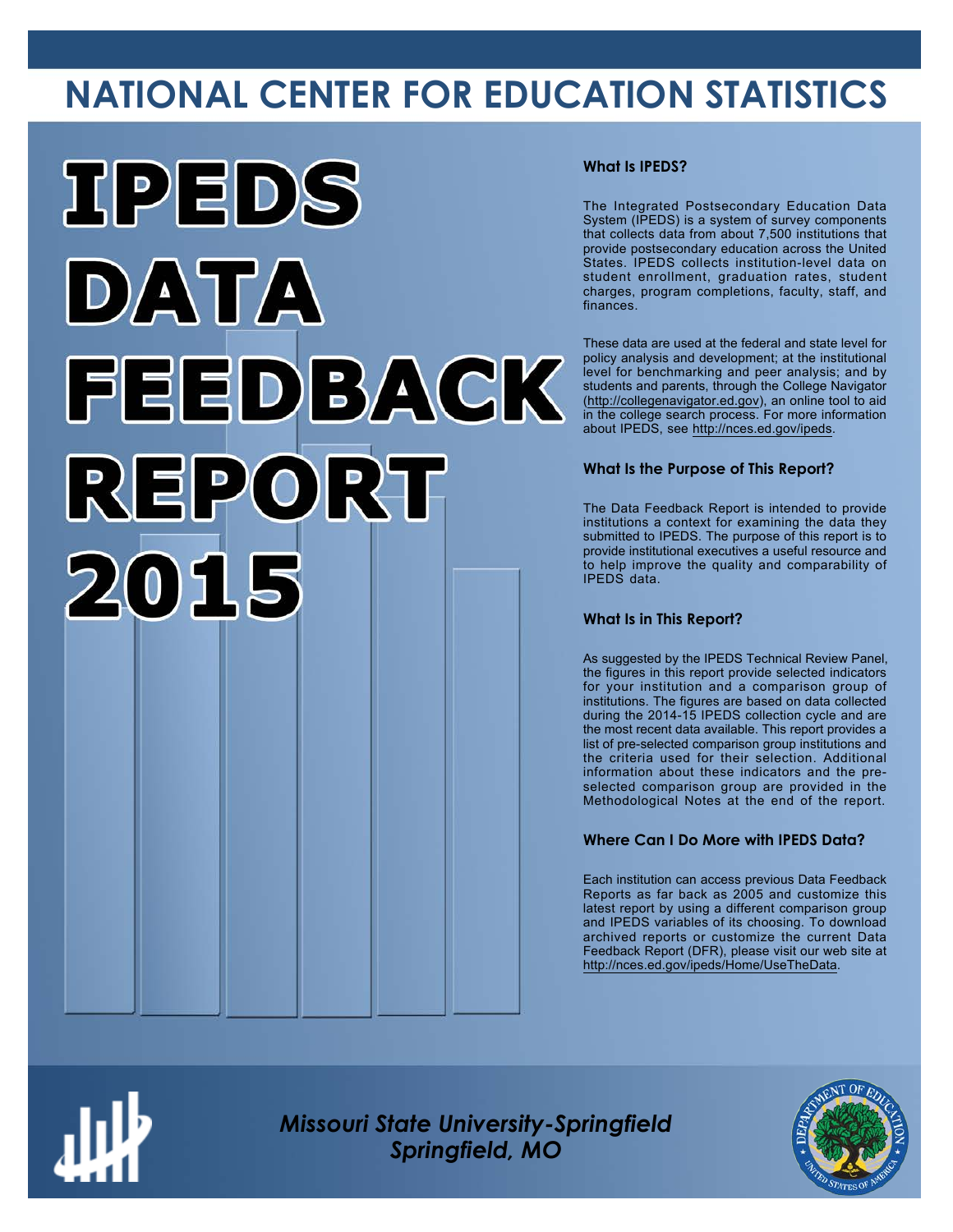## **COMPARISON GROUP**

Comparison group data are included to provide a context for interpreting your institution's statistics. If your institution did not define a custom comparison group for this report by July 17, NCES selected a comparison group for you. (In this case, the characteristics used to define the comparison group appears below.) The Customize Data Feedback Report functionality on the IPEDS Data Center [\(http://nces.ed.gov/ipeds/datacenter/\)](http://nces.ed.gov/ipeds/datacenter/) can be used to reproduce the figures in this report using different peer groups.

The custom comparison group chosen by Missouri State University-Springfield includes the following 65 institutions:

- Bowie State University (Bowie, MD)
- California State Polytechnic University-Pomona (Pomona, CA)
- California State University-Dominguez Hills (Carson, CA)
- ٠ California State University-Fresno (Fresno, CA)
- Cleveland State University (Cleveland, OH)
- College of Staten Island CUNY (Staten Island, NY)
- Coppin State University (Baltimore, MD) ۰.
- CUNY Medgar Evers College (Brooklyn, NY)
- DePaul University (Chicago, IL)
- Florida International University (Miami, FL)
- Harrisburg University of Science and Technology (Harrisburg, PA)
- Indiana University-Northwest (Gary, IN)
- Indiana University-Purdue University-Indianapolis (Indianapolis, IN)
- Louisiana State University Health Sciences Center-Shreveport (Shreveport, LA)
- Metropolitan State University (Saint Paul, MN)
- Metropolitan State University of Denver (Denver, CO)
- Miami Dade College (Miami, FL) ۰.
- Morgan State University (Baltimore, MD)
- North Carolina Central University (Durham, NC)
- Northern Kentucky University (Highland Heights, KY) ٠
- Old Dominion University (Norfolk, VA)
- Pace University-New York (New York, NY)
- Portland State University (Portland, OR)
- Þ. Rutgers University-Camden (Camden, NJ)
- Rutgers University-Newark (Newark, NJ)
- San Jose State University (San Jose, CA)
- Southern Illinois University-Edwardsville (Edwardsville, IL)
- SUNY Buffalo State (Buffalo, NY)
- Syracuse University (Syracuse, NY)
- Temple University (Philadelphia, PA) ٠
- Texas State University (San Marcos, TX)
- The University of Tennessee-Chattanooga (Chattanooga, TN)
- Towson University (Towson, MD)
- University of Alaska Anchorage (Anchorage, AK)
- University of Arkansas at Little Rock (Little Rock, AR)
- University of Arkansas-Fort Smith (Fort Smith, AR)
- University of Baltimore (Baltimore, MD)
- University of Central Florida (Orlando, FL)
- University of Central Oklahoma (Edmond, OK)
- University of Colorado Denver/Anschutz Medical Campus (Denver, CO)
- University of Houston (Houston, TX)
- University of Louisville (Louisville, KY)
- University of Massachusetts-Boston (Boston, MA)
- ь University of Michigan-Dearborn (Dearborn, MI)
- University of Missouri-Kansas City (Kansas City, MO)
- University of Missouri-St Louis (Saint Louis, MO)
- University of Nebraska at Omaha (Omaha, NE)
- University of Nevada-Las Vegas (Las Vegas, NV)
- University of New Haven (West Haven, CT)
- University of North Carolina at Charlotte (Charlotte, NC)

#### **The figures in this report have been organized and ordered into the following topic areas:**

- 1) Admissions (only for non-open-admissions schools),
- 2) Student Enrollment,
- 3) Awards,
- 4) Charges and Net Price,
- 5) Student Financial Aid,
- 6) Military Benefits\*, 7) Retention and Graduation Rates,
- 8) Finance,
- 9) Staff, and
- 10) Libraries\*.

\*These figures only appear in customized Data Feedback Reports (DFR), which are available through Use the Data portal on the IPEDS website.

- University of North Carolina at Greensboro (Greensboro, NC)
- University of North Florida (Jacksonville, FL)
- University of North Texas (Denton, TX)
- University of South Carolina-Upstate (Spartanburg, SC)
- University of the District of Columbia (Washington, DC)
- University of Washington-Tacoma Campus (Tacoma, WA)
- University of Wisconsin-Milwaukee (Milwaukee, WI)
- University of Wisconsin-Parkside (Kenosha, WI)
- Virginia Commonwealth University (Richmond, VA)
- Wagner College (Staten Island, NY)
- Wayne State University (Detroit, MI)
- Weber State University (Ogden, UT) Westfield State University (Westfield, MA)
- . Widener University-Main Campus (Chester, PA)
- Wright State University-Main Campus (Dayton, OH)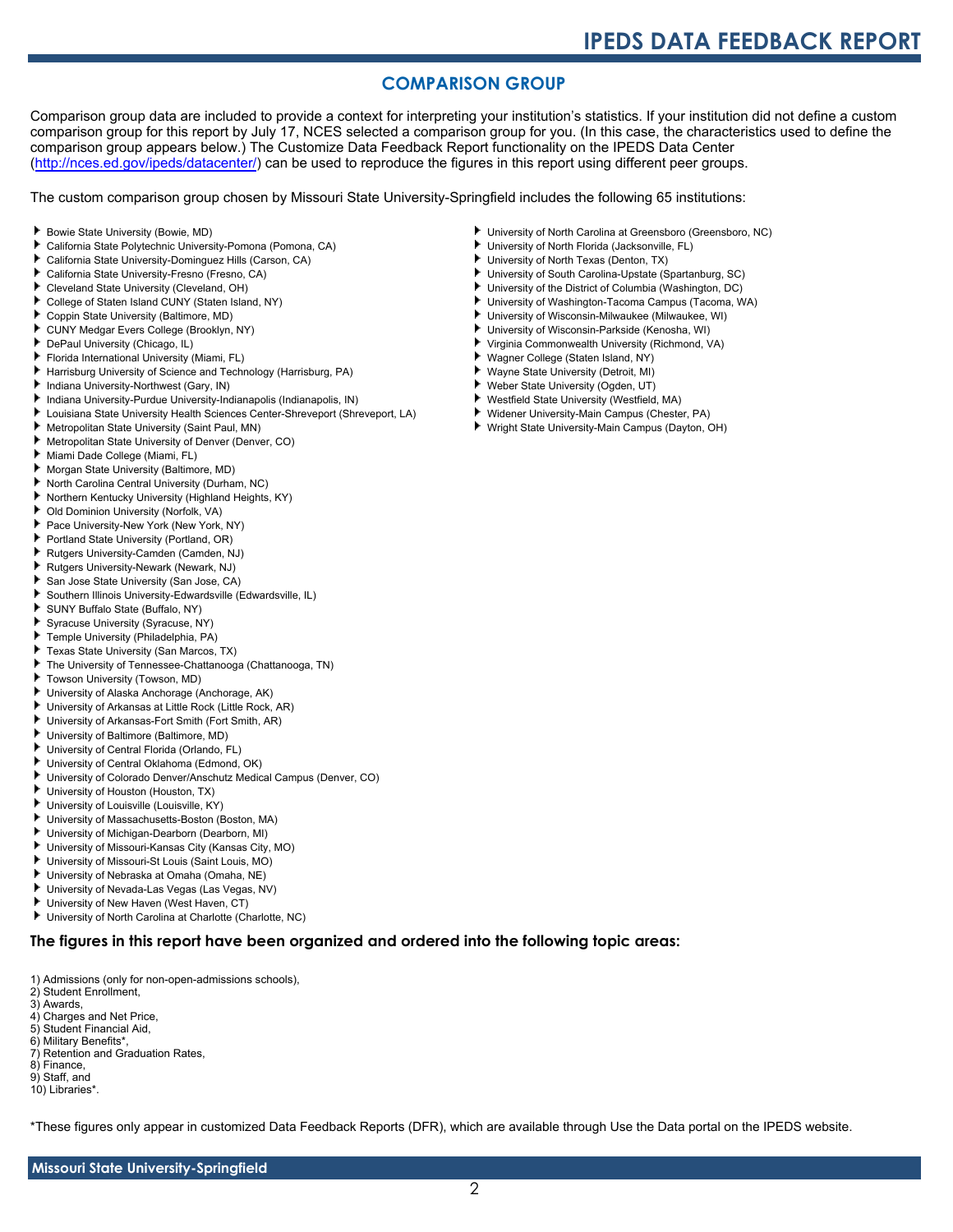**Figure 1. Number of first-time undergraduate students who applied, were admitted, and enrolled full and part time: Fall 2014**



admission policy, and apply to first-time, degree/certificate-seeking undergraduate students only. For details, see the Methodological Notes. N is the number of institutions in the comparison group.

SOURCE: U.S. Department of Education, National Center for Education Statistics, Integrated Postsecondary Education Data System (IPEDS): Winter 2014-15, Admissions component.





NOTE: Admissions data are presented only for institutions that do not have an open admission policy, and apply to first-time, degree/certificate-seeking undergraduate students only. For details, see the Methodological Notes. Median values for the comparison group will not add to 100%. See "Use of Median Values for Comparison Group" for how median values are determined. N is the number of institutions in the comparison group.

SOURCE: U.S. Department of Education, National Center for Education Statistics, Integrated Postsecondary Education Data System (IPEDS): Winter 2014-15, Admissions component.

#### **Figure 3. Percent of all students enrolled, by race/ethnicity, and percent of students who are women: Fall 2014**



Your institution Comparison Group Median (N=65)

NOTE: For more information about disaggregation of data by race and ethnicity, see the Methodological Notes. Median values for the comparison group will not add to 100%. See "Use of Median Values for Comparison Group" for how median values are determined. N is the number of institutions in the comparison group. SOURCE: U.S. Department of Education, National Center for Education Statistics, Integrated Postsecondary Education Data System (IPEDS): Spring 2014, Fall Enrollment component.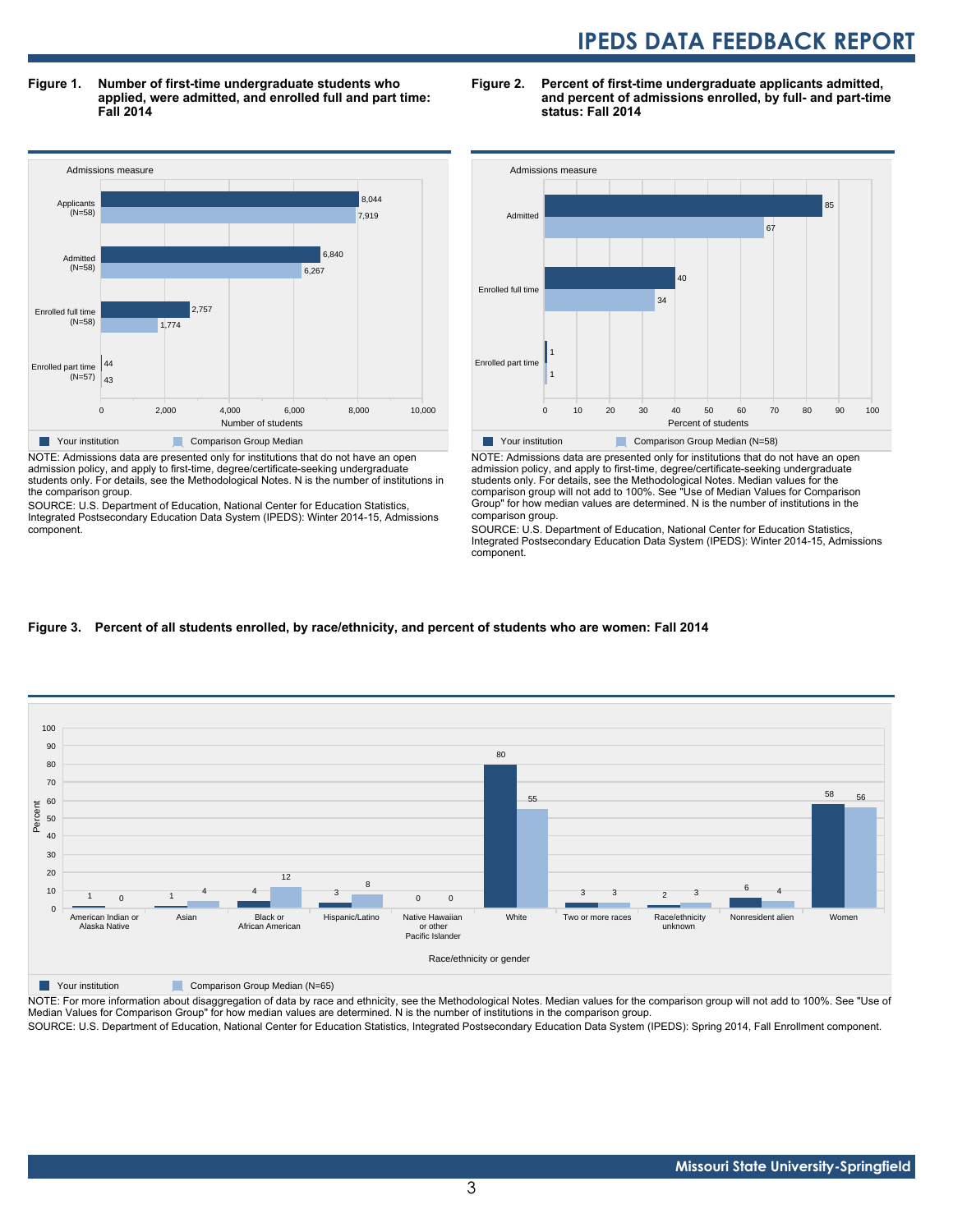**Figure 4. Unduplicated 12-month headcount of all students and of undergraduate students (2013-14), total FTE enrollment (2013-14), and full- and part-time fall enrollment (Fall 2014)**



NOTE: For details on calculating full-time equivalent (FTE) enrollment, see Calculating FTE in the Methodological Notes. Total headcount, FTE, and full- and part-time fall enrollment include both undergraduate and postbaccalaureate students, when applicable. N is the number of institutions in the comparison group.

SOURCE: U.S. Department of Education, National Center for Education Statistics, Integrated Postsecondary Education Data System (IPEDS): Fall 2014, 12-month Enrollment component and Spring 2015, Fall Enrollment component.

### Level of degree Doctor's 40 Doctor's 0 Research/ Scholarship 11

**Figure 5. Number of degrees awarded, by level: 2013-14**



NOTE: For additional information about postbaccalaureate degree levels, see the Methodology Notes. N is the number of institutions in the comparison group. SOURCE: U.S. Department of Education, National Center for Education Statistics, Integrated Postsecondary Education Data System (IPEDS): Fall 2014, Completions component.

#### **Figure 6. Academic year tuition and required fees for full-time, first-time degree/certificate-seeking undergraduates: 2011-12 to 2014-15**



NOTE: The tuition and required fees shown here are the lowest reported from the categories of in-district, in-state, and out-of-state. N is the number of institutions in the comparison group.

SOURCE: U.S. Department of Education, National Center for Education Statistics, Integrated Postsecondary Education Data System (IPEDS): Fall 2014, Institutional Characteristics component.

#### **Figure 7. Average net price of attendance for full-time, first-time degree/certificate-seeking undergraduate students receiving grant or scholarship aid: 2011-12 to 2013-14**



NOTE: Average net price is for full-time, first-time degree/certificate-seeking undergraduate students and is generated by subtracting the average amount of federal, state/local government, and institutional grant and scholarship aid from the total cost of attendance. Total cost of attendance is the sum of published tuition and required fees, books and supplies, and the average room and board and other expenses. For details, see the Methodological Notes. N is the number of institutions in the comparison group. SOURCE: U.S. Department of Education, National Center for Education Statistics, Integrated Postsecondary Education Data System (IPEDS): Fall 2014, Institutional Characteristics component; Winter 2014-15, Student Financial Aid component.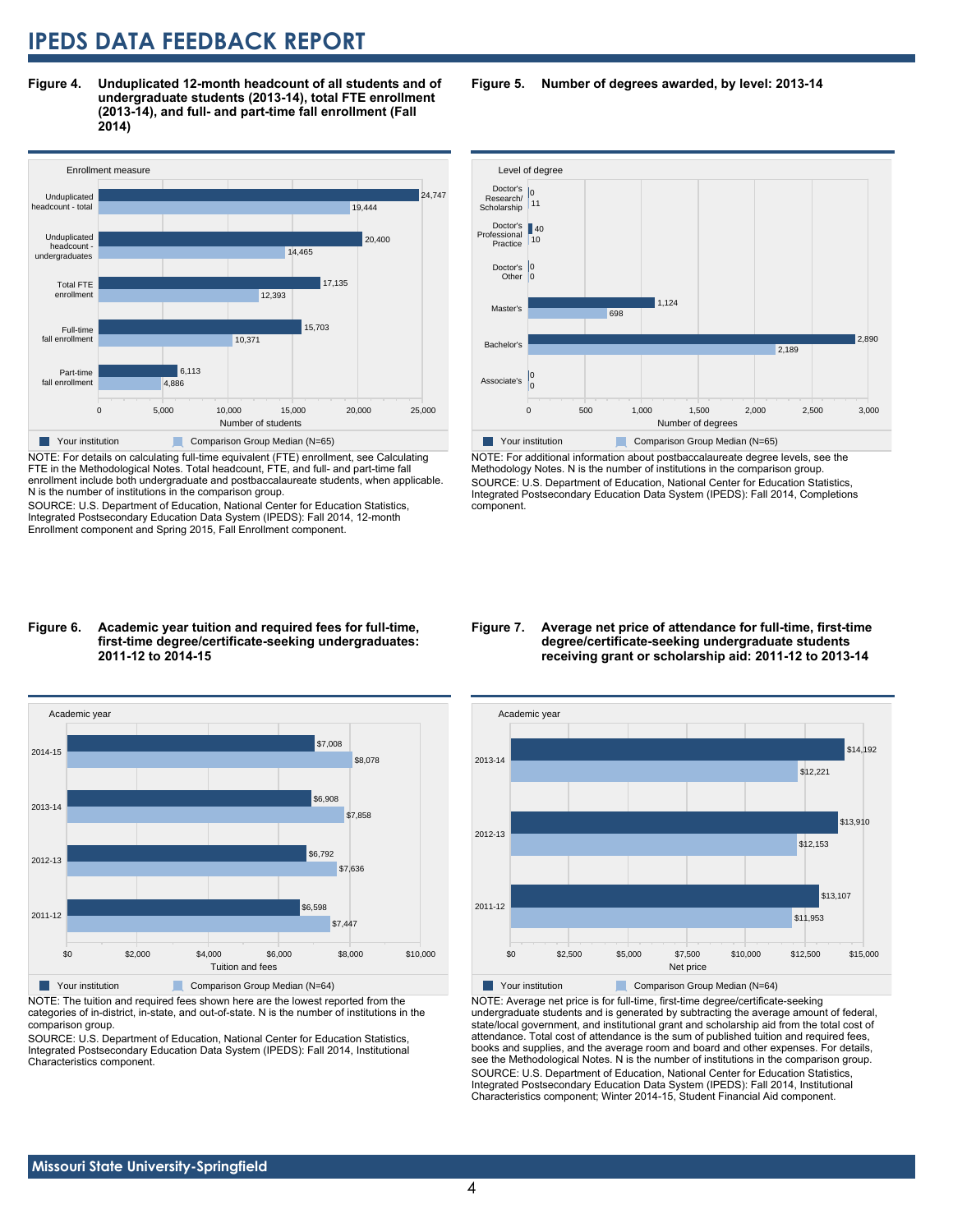**Figure 8. Percent of full-time, first-time degree/certificate-seeking undergraduate students who received grant or scholarship aid from the federal government, state/local government, or the institution, or loans, by type of aid: 2013-14**



NOTE: Any grant aid above includes grant or scholarship aid from the federal government, state/local government, or the institution. Federal grants includes Pell grants and other federal grants. Any loans includes federal loans and other loans to students. For details on how students are counted for financial aid reporting, see Cohort Determination in the Methodological Notes. N is the number of institutions in the comparison group. SOURCE: U.S. Department of Education, National Center for Education Statistics, Integrated Postsecondary Education Data System (IPEDS): Winter 2014-15, Student Financial Aid component.

#### **Figure 9. Average amounts of grant or scholarship aid from the federal government, state/local government, or the institution, or loans received for full-time, first-time degree/certificate-seeking undergraduate students, by type of aid: 2013-14**



NOTE: Any grant aid above includes grant or scholarship aid from the federal government, state/local government, or the institution. Federal grants includes Pell grants and other federal grants. Any loans includes federal loans and other loans to students. Average amounts of aid were calculated by dividing the total aid awarded by the total number of recipients in each institution. N is the number of institutions in the comparison group. SOURCE: U.S. Department of Education, National Center for Education Statistics, Integrated Postsecondary Education Data System (IPEDS): Winter 2014-15, Student Financial Aid component.

#### **Figure 10. Percent of all undergraduates receiving aid, by type of aid: 2013-14**



NOTE: Any grant aid above includes grant or scholarship aid from the federal government, state/local government, the institution, or other sources. Federal loans includes only federal loans to students. N is the number of institutions in the comparison group. SOURCE: U.S. Department of Education, National Center for Education Statistics, Integrated Postsecondary Education Data System (IPEDS): Winter 2014-15, Student Financial Aid component.

#### **Figure 11. Average amount of aid received by all undergraduates, by type of aid: 2013-14**



NOTE: Any grant aid above includes grant or scholarship aid from the federal government, state/local government, the institution, or other sources. Federal loans includes federal loans to students. Average amounts of aid were calculated by dividing the total aid awarded by the total number of recipients in each institution. N is the number of institutions in the comparison group.

SOURCE: U.S. Department of Education, National Center for Education Statistics, Integrated Postsecondary Education Data System (IPEDS): Winter 2014-15, Student Financial Aid component.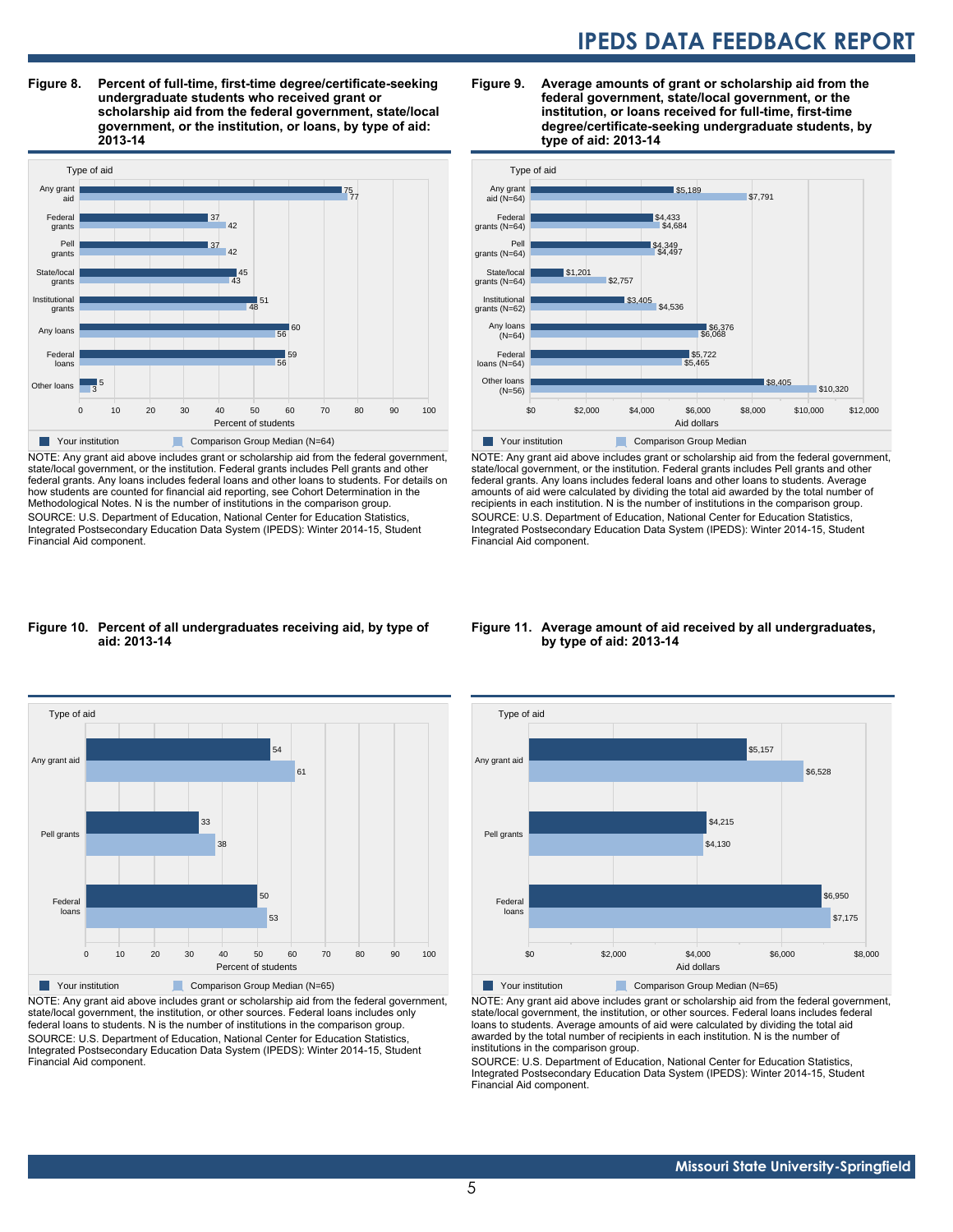**Figure 12. Graduation rate and transfer-out rate (2008 cohort); graduation rate cohort as a percent of total entering students and retention rates of first-time students (Fall 2014)**



NOTE: Graduation rate cohort includes all full-time, first-time degree/certificate-seeking undergraduate students. Graduation and transfer-out rates are the Student Right-to-Know rates. Only institutions with mission to prepare students to transfer are required to report transfer out. Retention rates are measured from the fall of first enrollment to the following fall. Four-year institutions report retention rates for students seeking a bachelor's degree. For more details, see the Methodological Notes. N is the number of institutions in the comparison group.

SOURCE: U.S. Department of Education, National Center for Education Statistics, Integrated Postsecondary Education Data System (IPEDS): Winter 2014-15, Graduation Rates component and Spring 2014, Fall Enrollment component.

#### **Figure 13. Bachelor's degree graduation rates of full-time, first-time degree/certificate-seeking undergraduates within 4 years, 6 years, and 8 years: 2006 cohort**



NOTE: The 6-year graduation rate is the Student Right-to-Know (SRK) rate; the 4- and 8 year rates are calculated using the same methodology. For details, see the Methodological Notes. N is the number of institutions in the comparison group. SOURCE: U.S. Department of Education, National Center for Education Statistics, Integrated Postsecondary Education Data System (IPEDS): Winter 2014-15, 200% Graduation Rates component.





**Table Your institution** Comparison Group Median

NOTE: For more information about disaggregation of data by race and ethnicity, see the Methodological Notes. The graduation rates are the Student Right-to-Know (SRK) rates. Median values for the comparison group will not add to 100%. N is the number of institutions in the comparison group.

SOURCE: U.S. Department of Education, National Center for Education Statistics, Integrated Postsecondary Education Data System (IPEDS): Winter 2014-15, Graduation Rates component.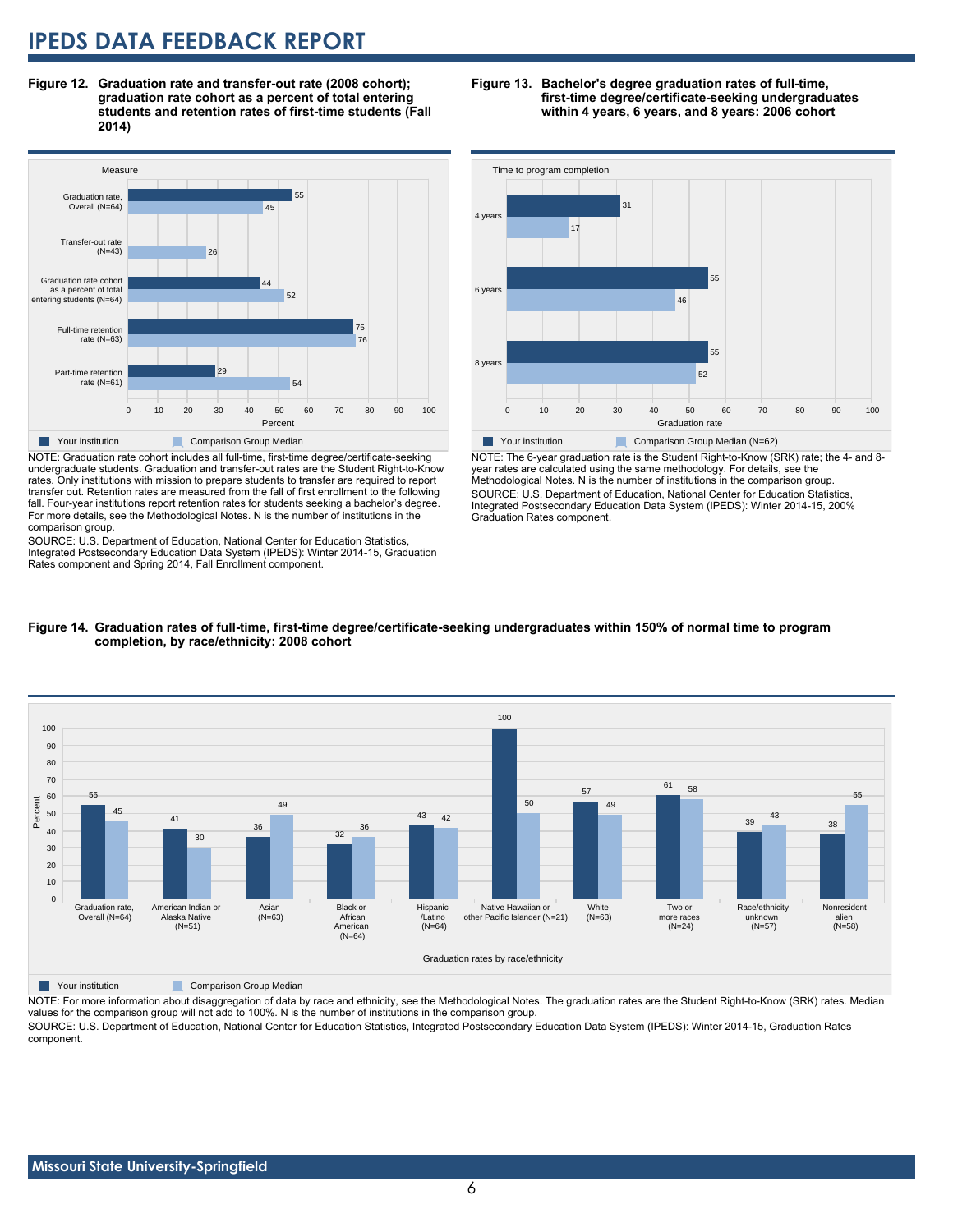**Figure 15. Percent distribution of core revenues, by source: Fiscal year 2014**

**Figure 16. Core expenses per FTE enrollment, by function: Fiscal year 2014**



NOTE: The comparison group median is based on those members of the comparison group that report finance data using the same accounting standards as the comparison institution. For a detailed definition of core revenues, see the Methodological Notes. N is the number of institutions in the comparison group.

SOURCE: U.S. Department of Education, National Center for Education Statistics, Integrated Postsecondary Education Data System (IPEDS): Spring 2014, Finance component.



NOTE: Expenses per full-time equivalent (FTE) enrollment, particularly instruction, may be inflated because finance data includes all core expenses while FTE reflects credit activity only. For details on calculating FTE enrollment and a detailed definition of core expenses, see the Methodological Notes. N is the number of institutions in the comparison group. SOURCE: U.S. Department of Education, National Center for Education Statistics, Integrated Postsecondary Education Data System (IPEDS): Fall 2014, 12-month Enrollment component and Spring 2015, Finance component.

#### **Figure 17. Full-time equivalent staff, by occupational category: Fall 2014**



NOTE: Graduate assistants are not included. For calculation details, see the Methodological Notes. N is the number of institutions in the comparison group. SOURCE: U.S. Department of Education, National Center for Education Statistics, Integrated Postsecondary Education Data System (IPEDS): Spring 2014, Human Resources component.

#### **Figure 18. Average salaries of full-time instructional non-medical staff equated to 9-month contracts, by academic rank: Academic year 2014-15**



NOTE: Average salaries of full-time instructional non-medical staff equated to 9-month contracts was calculated by multiplying the average monthly salary by 9. The average monthly salary was calculated by dividing the total salary outlays by the total number of months covered by staff on 9, 10, 11 and 12-month contracts.

SOURCE: U.S. Department of Education, National Center for Education Statistics, Integrated Postsecondary Education Data System (IPEDS): Spring 2014, Human Resources component.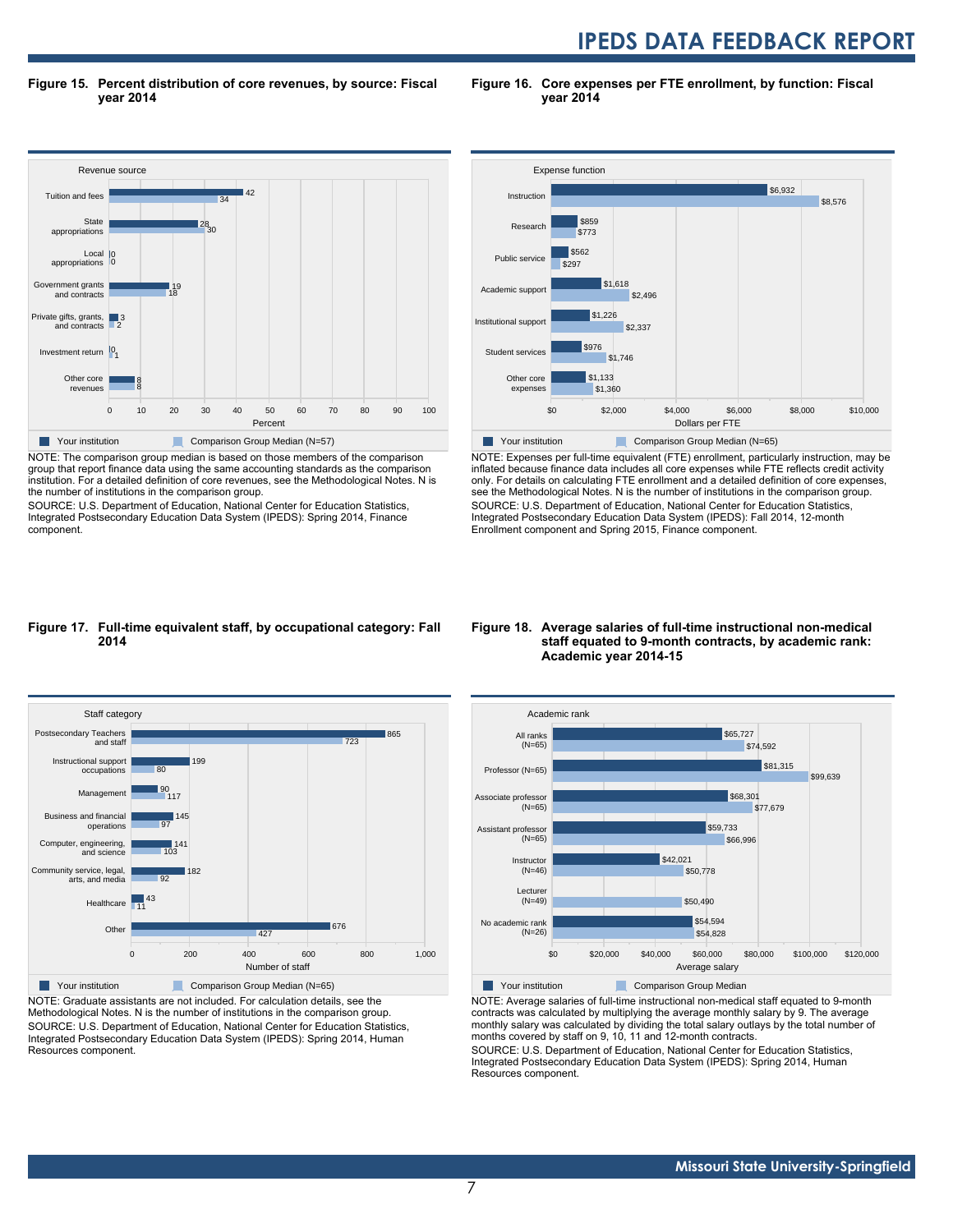### **METHODOLOGICAL NOTES**

#### **Overview**

This report is based on data supplied by institutions to IPEDS during the 2014-15 data collection year. Response rates exceeded 99% for most surveys. Detailed response tables are included in IPEDS First Look reports, which can be found at [http://nces.ed.gov/pubsearch/getpubcats.asp?sid=010.](http://nces.ed.gov/pubsearch/getpubcats.asp?sid=010)

#### **Use of Median Values for Comparison Group**

The value for the comparison institution is compared to the median value for the comparison group for each statistic included in the figure. If more than one statistic is presented in a figure, the median values are determined separately for each indicator or statistic. Medians are not reported for comparison groups with fewer than three values. Where percentage distributions are presented, median values may not add to 100%. To access all the data used to create the figures included in this report, go to 'Use the Data' portal on the IPEDS website ([http://nces.ed.gov/ipeds\)](http://nces.ed.gov/ipeds).

#### **Missing Statistics**

If a statistic is not reported for your institution, the omission indicates that the statistic is not relevant to your institution and the data were not collected. Not all notes may be applicable to your report.

#### **Use of Imputed Data**

All IPEDS data are subject to imputation for total (institutional) and partial (item) nonresponse. If necessary, imputed values were used to prepare your report.

#### **Data Confidentiality**

IPEDS data are not collected under a pledge of confidentiality.

#### **Disaggregation of Data by Race/Ethnicity**

When applicable, some statistics are disaggregated by race/ethnicity. Data disaggregated by race/ethnicity have been reported using the 1997 Office of Management and Budget categories. Detailed information about the race/ethnicity categories can be found at <http://nces.ed.gov/ipeds/reic/resource.asp>.

#### **Cohort Determination for Reporting Student Financial Aid and Graduation Rates**

Student cohorts for reporting Student Financial Aid and Graduation Rates data are based on the reporting type of the institution. For institutions that report based on an academic year (those operating on standard academic terms), student counts and cohorts are based on fall term data. Student counts and cohorts for program reporters (those that do not operate on standard academic terms) are based on unduplicated counts of students enrolled during a full 12-month period.

#### **Description of Statistics Used in the Figures**

#### *Admissions and Test Score Data*

Admissions and test score data are presented only for institutions that do not have an open admission policy, and apply to first-time, degree/certificate-seeking undergraduate students only. Applicants include only those students who fulfilled all requirements for consideration for admission and who were notified of one of the following actions: admission, non-admission, placement on a wait list, or application withdrawn (by applicant or institution). Admitted applicants (admissions) include wait-listed students who were subsequently offered admission. Early decision, early action, and students who began studies during the summer prior to the fall reporting period are included. For customized Data Feedback Reports, test scores are presented only if they are required for admission.

#### *Average Institutional Net Price*

Average net price is calculated for full-time, first-time degree/certificateseeking undergraduates who were awarded grant or scholarship aid from the federal government, state/local government, or the institution anytime during the full aid year. For public institutions, this includes only students who paid the in-state or in-district tuition rate. Other sources of grant aid are excluded. Average net price is generated by subtracting the average amount of federal, state/local government, and institutional grant and scholarship aid from the total cost of attendance. Total cost of attendance is the sum of published tuition and required fees, books and supplies, and the average room and board and other expenses.

For the purpose of the IPEDS reporting, aid received refers to financial aid that was awarded to, and accepted by, a student. This amount may differ from the aid amount that is disbursed to a student.

#### *Core Revenues*

Core revenues for public institutions reporting under GASB standards include tuition and fees; state and local appropriations; government grants and contracts; private gifts, grants, and contracts; sales and services of educational activities; investment income; other operating and nonoperating sources; and other revenues and additions (federal and capital appropriations and grants and additions to permanent endowments). Core revenues for private, not-for-profit institutions (and a small number of public institutions) reporting under FASB standards include tuition and fees; government appropriations (federal, state, and local); government grants and contracts; private gifts, grants, and contracts (including contributions from affiliated entities); investment return; sales and services of educational activities; and other sources. Core revenues for private, forprofit institutions reporting under FASB standards include tuition and fees; government appropriations, grants, and contracts (federal, state, and local); private grants and contracts; investment income; sales and services of educational activities; and other sources. At degree-granting institutions, core revenues exclude revenues from auxiliary enterprises (e.g., bookstores, dormitories), hospitals, and independent operations. Nondegree-granting institutions do no report revenue from auxiliary enterprises in a separate category. These amounts may be included in the core revenues from other sources.

#### *Core Expenses*

Core expenses include expenses for instruction, research, public service, academic support, institutional support, student services, scholarships and fellowships (net of discounts and allowances), and other expenses. Expenses for operation and maintenance of plant, depreciation, and interest are allocated to each of the other functions. Core expenses at degree-granting institutions exclude expenses for auxiliary enterprises (e.g., bookstores, dormitories), hospitals, and independent operations. Nondegree-granting institutions do not report expenses for auxiliary enterprises in a separate category. These amounts may be included in the core expenses as other expenses.